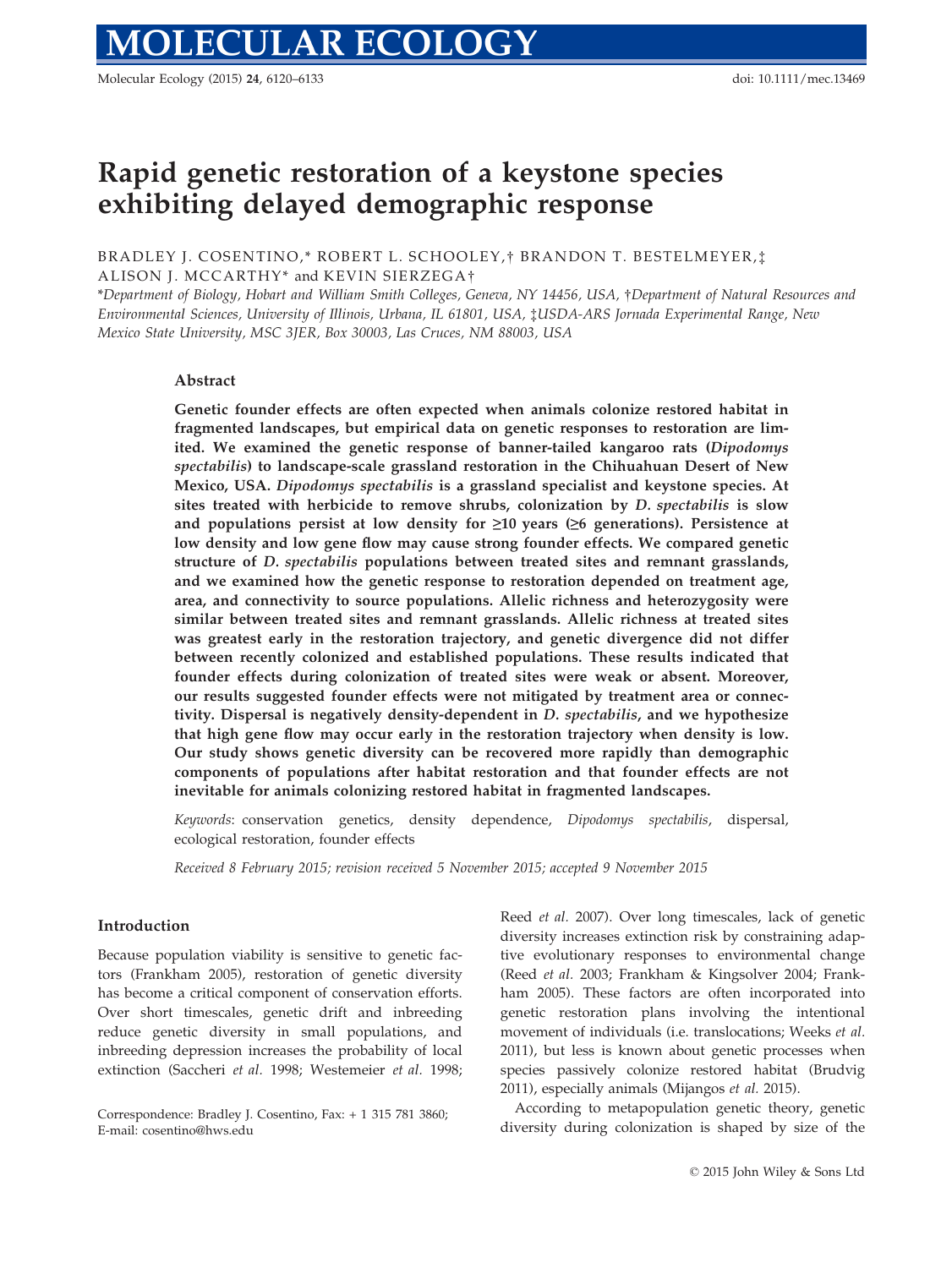founding population and diversity of source populations from which founders originate (Slatkin 1977; Wade & McCauley 1988; Whitlock & McCauley 1990; Pannell & Charlesworth 2000). Limited genetic diversity and high genetic divergence occur when founding populations are small and colonists originate from few source populations (e.g. Whitlock & McCauley 1990; Giles & Goudet 1997; Cosentino et al. 2012). Strong founder effects are often expected for species colonizing restored habitat because those species typically occur in landscapes that have a recent history of habitat fragmentation (Vandepitte et al. 2012).

Founder effects at restoration sites may be mitigated by extrinsic, geographical factors that shape dispersal. For example, spatial connectivity of restoration sites to multiple source populations can facilitate rapid genetic restoration (Helsen et al. 2013, 2015). Additionally, maximizing the size of restoration sites could reduce founder effects if immigration is positively related to habitat area (i.e. target effect; Cosentino et al. 2012). However, dispersal is not a 'neutral' trait that depends only on geography (Lowe & McPeek 2014). Variation in dispersal strategies among species may play an important role in determining the likelihood of founder effects. For example, among small mammals with fluctuating population density, theory predicts that population genetic structure depends on the type of density-dependent dispersal (Charnov & Finerty 1980; Lambin & Krebs 1991). When immigration is positively related to density, genetic diversity should be reduced at low density due to strong genetic drift and low gene flow (e.g. Berthier et al. 2006; Gauffre et al. 2014). When immigration is negatively related to density, genetic diversity should be maintained at low density because gene flow compensates for strong genetic drift (e.g. Ehrich et al. 2009; Pilot et al. 2010). When colonizing restored habitat, species with negative density-dependent immigration may have weak founder effects due to a large influx of immigrants at low density, particularly if immigrants arrive from multiple source populations.

We examined the genetic response of an ecologically important vertebrate to landscape-scale habitat restoration. Shrub encroachment is a global problem in arid and semi-arid ecosystems (Archer 2010). In the Chihuahuan Desert of the southwestern United States, shrublands dominated by creosotebush (Larrea tridentata) and honey mesquite (Prosopis glandulosa) have replaced grasslands because of livestock overgrazing, drought, lack of fire, and cross-scale feedbacks among grass loss, soil erosion, and shrub dominance (Peters et al. 2006; Archer 2010). In our study area in southern New Mexico, shrub encroachment has occurred in >50% of grassland and savannah habitat (Gibbens et al. 2005; Yanoff et al. 2008). The banner-tailed kangaroo rat (Dipodomys spectabilis) is a grassland specialist that has declined in response to woody encroachment (Waser & Ayers 2003). Populations are extirpated when shrub cover exceeds 15–20% (Krogh et al. 2002; Cosentino et al. 2014), which is typical of shrublands in the region (Coffman et al. 2014). Impacts of shrub invasion are alarming because – as a keystone species –  $D$ . spectabilis strongly shapes the structure and function of desert grasslands by altering vegetation via selective granivory and building large mounds (2–5 m wide) that create refuge for other species and affect species abundances and community composition (e.g. Brown & Heske 1990; Hawkins & Nicoletto 1992; Guo 1996; Schooley & Wiens 2001; Davidson & Lightfoot 2006; Cosentino et al. 2013; McAllister et al. 2014). Maintaining genetic diversity will be essential for *D. spectabilis* to adapt to environmental change and sustain keystone functions.

In the 1980s, the Bureau of Land Management (BLM) began using herbicides and livestock grazing deferment over large areas of southern New Mexico to remove shrubs and restore grasslands. These efforts were expanded in 2005 as part of the Restore New Mexico program. Over 1 000 000 ha have been treated statewide since 2005, and >1 500 000 ha are targeted for future treatments [\(http://www.blm.gov/nm/st/en/prog/res](http://www.blm.gov/nm/st/en/prog/restore_new_mexico.htlml) [tore\\_new\\_mexico.htlml](http://www.blm.gov/nm/st/en/prog/restore_new_mexico.htlml)). Treatments to control creosotebush have reduced shrub cover, increased perennial grass cover, and increased the abundance of animal species that are grassland specialists (Cosentino et al. 2013; Coffman et al. 2014; McAllister et al. 2014).

Dipodomys spectabilis populations occur as clusters of mounds in grassland habitat (Schooley & Wiens 2001; Skvarla et al. 2004; Sanderlin et al. 2012). Herbicide treatment targeting shrubs has increased the abundance of D. spectabilis populations, but this positive response has a time lag of  $\geq 10$  years (Cosentino et al. 2014) despite a short generation time (1.7 years; Swanson 2001). Most D. spectabilis individuals disperse short distances (<100 m; Skvarla et al. 2004; Waser et al. 2006), and connectivity to source populations facilitates the positive demographic response to treatments (Cosentino et al. 2014). Source populations in the region are assumed to primarily occur in other areas treated with herbicide because remnant grasslands are rare, and D. spectabilis density is almost an order of magnitude greater in treated areas than in untreated shrublands (Cosentino et al. 2014).

Our primary objective was to evaluate whether strong founder effects occur during colonization of restored habitat. Because D. spectabilis has limited dispersal ability and populations persist at low density early in the restoration trajectory, genetic drift and inbreeding may constrain genetic diversity initially. These forces could be offset by gene flow and increasing population size as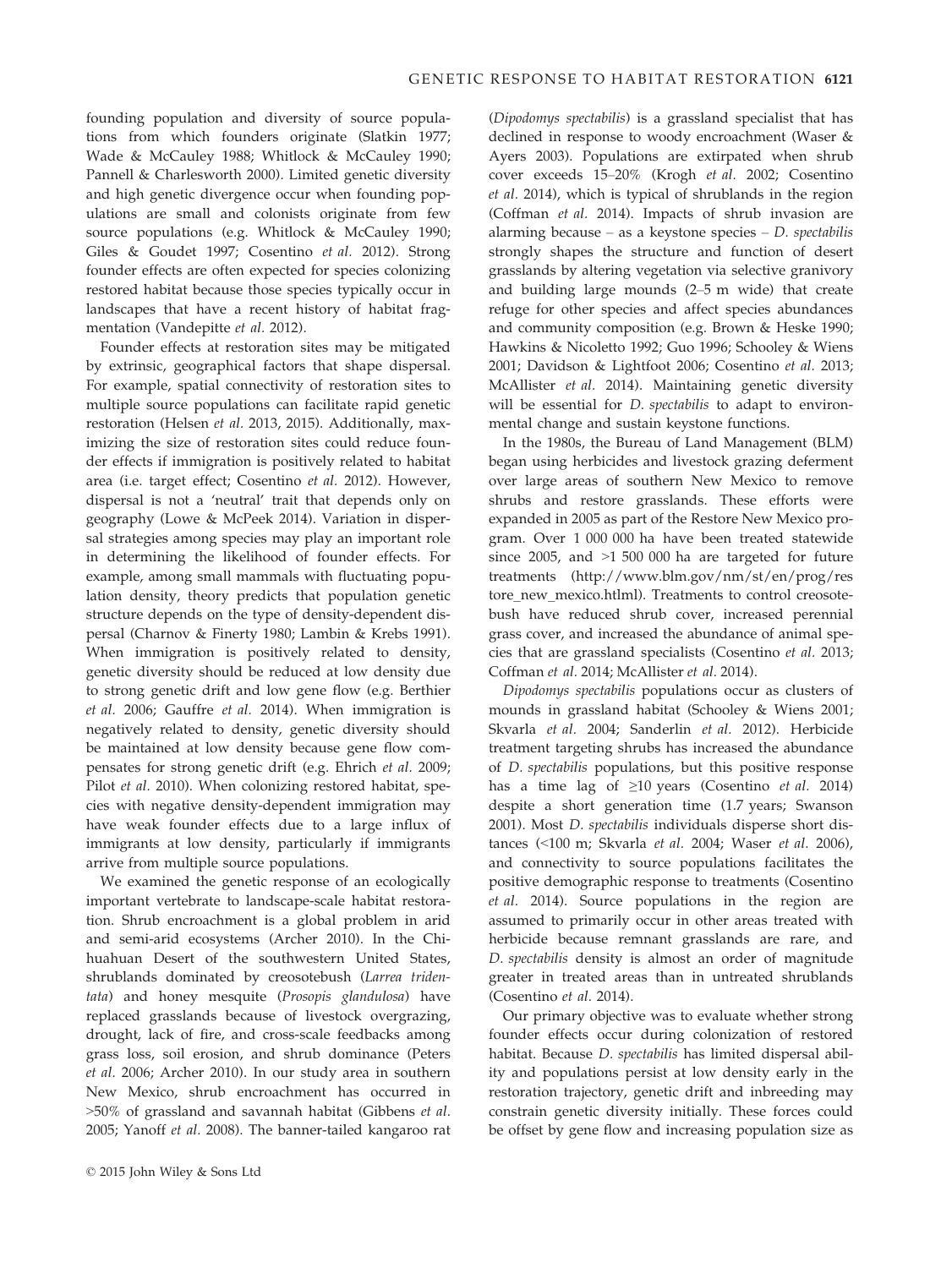time since treatment increases. Three predictions would support founder effects at restoration sites: (i) genetic diversity should be positively related to time since treatment, (ii) genetic divergence among recently colonized populations should be greater than genetic divergence among older populations (e.g. Whitlock 1992; Giles & Goudet 1997; Cosentino et al. 2012) and (iii) mean genetic diversity should be lower at treated sites than at remnant grasslands due to limited genetic diversity at recently colonized sites.

Alternatively, founder effects may be absent due to high gene flow. Studies of *D. spectabilis* indicate dispersal probability, dispersal distances and survival of dispersers are greater at low density than at high density (Jones 1988; Jones et al. 1988; Waser et al. 2006). Furthermore, Sanderlin et al. (2012) showed that the contribution of immigration to growth of local populations in a metapopulation was greater at low metapopulation density than at high metapopulation density. Dispersal is risky at high density because vacant mounds are limited and constructing a new mound can take >1 year and is energetically costly (Best 1972; Jones 1984, 1988). Negative density-dependent immigration could cause high gene flow early in the restoration trajectory, counterbalancing genetic drift.

Because geography can affect the strength of gene flow, we also assessed whether the genetic response of D. spectabilis to treatments was related to the size and spatial configuration of treated areas. Density of D. spectabilis was related positively to connectivity to source populations but unrelated to treatment area (Cosentino et al. 2014). Assuming gene flow increases with spatial connectivity, we predicted that genetic diversity at treated sites would be positively related to connectivity to source populations.

# Materials and methods

#### Study sites and tissue collection

We sampled 20 sites in a 1 537 433 ha area centred near Hatch, New Mexico in the northern Chihuahuan Desert (Fig. 1). Median pairwise distance between sites was 65 km (range  $= 2$ -133 km). A single application of the herbicide tebuthiuron was used to treat 18 sites to target creosotebush from 1982 to 2006 (5–29 years before our study), and median area of treatments was 699 ha (range = 193–1840 ha). Two sites were located in unencroached, remnant grasslands never treated with herbicide, and we used these sites as references to compare genetic diversity between restored and remnant populations. We attempted to obtain a more balanced sample of treated and remnant sites, but populations in remnant grasslands are extremely rare in the region.

We sampled an average of 21 adults at each site (range = 13–31; Table 1). Adults were captured by setting 2–3 Sherman live traps at mounds (Jones 1984) from September–November 2011 (12 sites) and March– April 2012 (8 sites). The median minimum convex polygon including all sampled adults at each site was 28 ha (range = 11–153 ha). We distinguished adults from juveniles by reproductive maturity (descended testes or nipples  $\geq 1$  mm long; Waser *et al.* 2006) and size  $(≥100 \text{ g})$ . Tissue samples were collected by removing a  $1 \times 4$ -mm section of ear tissue from each individual. Tissue samples were placed in 95% ethanol and stored in a  $-20$  °C freezer before DNA extraction.

# Microsatellite amplification and scoring

DNA was extracted from tissue samples with a Qiagen DNeasy Blood and Tissue kit (Qiagen, Inc., Valencia, CA, USA). We genotyped individuals at seven microsatellite loci developed for Dipodomys spectabilis (DS01, DS03, DS46, DS98, DS107, DS109 and DS163; Davis et al. 2000; Waser et al. 2006). PCRs consisted of 10 lL volumes containing 1X buffer (Promega) 2.0– 2.5 mm MgCl<sub>2</sub> (Promega), 0.2 mm dNTPs (Promega),  $0.07-0.30$   $\mu$ M forward and reverse primers, and 1.25– 1.50 units Taq DNA polymerase (Promega). PCR profiles were previously described (Davis et al. 2000; Waser et al. 2006). Forward primers were labelled with fluorescent dyes for genotyping, and PCR products were visualized on an ABI Prism 3730xl Analyzer (Applied Biosystems, Foster City, CA, USA). Alleles were scored manually with GENEMAPPER 3.7 (Applied Biosystems) and binned with TANDEM v1.09 (Matschiner & Salzburger 2009). MICROCHECKER 2.2.3 (van Oosterhout et al. 2004) indicated that genotyping errors and null alleles were not present.

### Genetic diversity and population structure

We used exact tests in GENEPOP 4.3 to test for departures from Hardy–Weinberg equilibrium at each locus and gametic equilibrium at each pair of loci (Markov chain method, 10 000 dememorization steps, 1000 batches, 10 000 iterations per batch; Raymond & Rousset 1995). We used the package HIERFSTAT (Goudet & Jombart 2015) in <sup>R</sup> 3.1.2 (R Core Team 2014) to calculate three metrics of genetic diversity for each site-locus combination: expected heterozygosity  $(H_E)$ , observed heterozygosity  $(H<sub>O</sub>)$ , and allelic richness  $(A<sub>R</sub>)$  corrected for sample size. We quantified bias-corrected percentile bootstrap confidence intervals for  $H_E$ ,  $H_O$ , and  $A_R$  with 10 000 bootstrap replications (BCa method; Efron 1987). The BCa method is more accurate than the standard percentile method when the bootstrap distribution is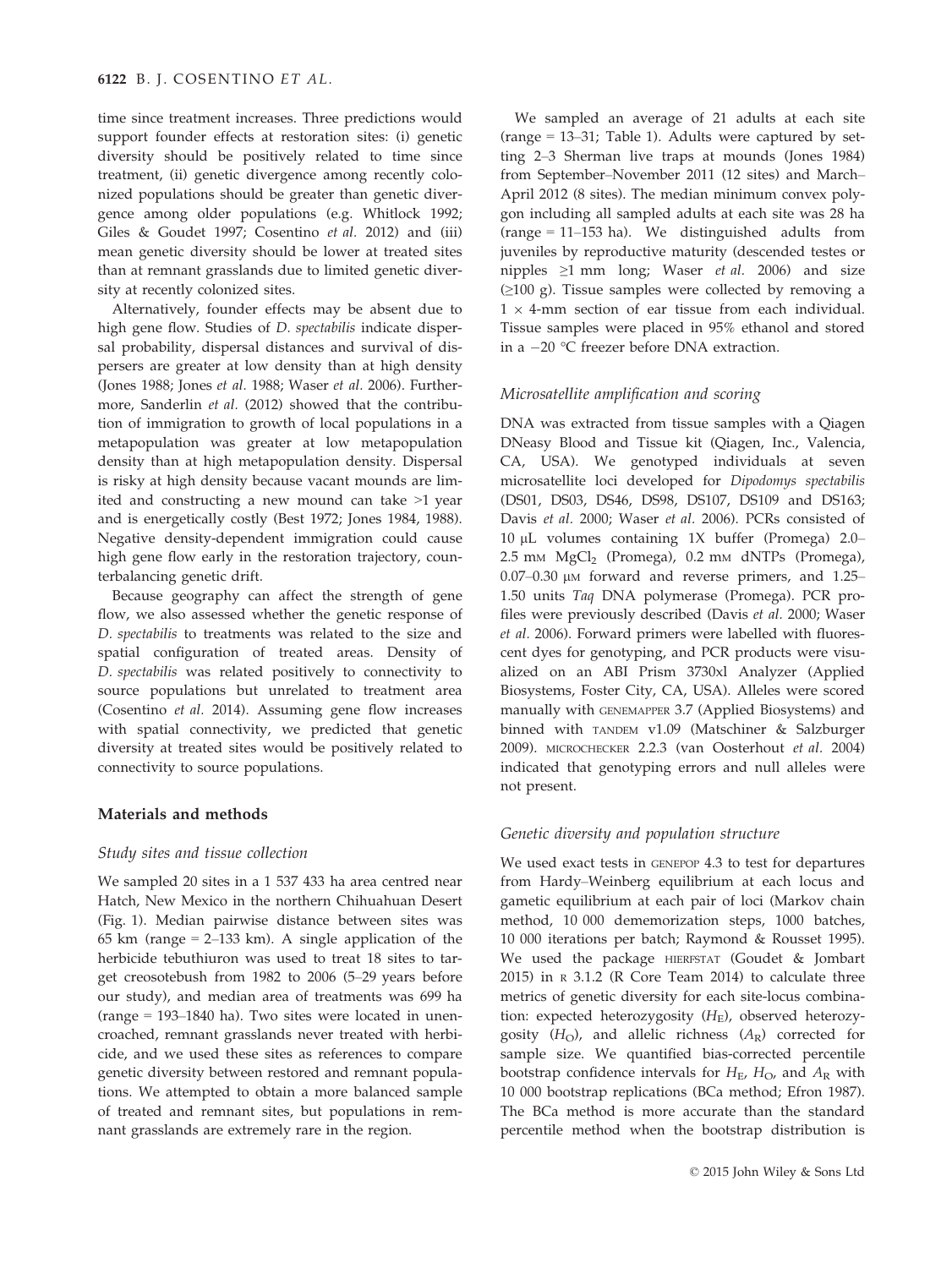

Fig. 1 Map of land cover, sites treated with herbicide to restore grassland and study sites for Dipodomys spectabilis in southern New Mexico, USA. Areas treated with herbicide are represented by a colour gradation corresponding to treatment age. Symbols (circles, triangles and squares) represent study areas, and the adjacent number represents the site number. Symbol fill represents treatment, and symbol shape represents genetic cluster inferred by a Bayesian clustering analysis.

skewed or asymmetric about the parameter estimate (Efron 1987), which we observed frequently for bootstrap distributions of  $H_E$ ,  $H_O$ , and  $A_R$ . FSTAT 2.9.3 was used to estimate global  $F_{\text{IS}}$  and  $F_{\text{ST}}$  (Weir & Cockerham 1984) by jackknifing across loci, pairwise  $F_{ST}$  between all site pairs and  $F_{\text{IS}}$  for each site (Goudet 1995). Permutation tests were used to determine the significance of pairwise  $F_{ST}$  values (3800 permutations) and  $F_{IS}$  for each site (2800 permutations; Goudet 1995). In cases where multiple statistical tests were performed, we used a sequential Bonferonni correction to maintain a family-wise error rate of  $\alpha$  = 0.05 (Rice 1989).

We characterized population structure in two ways. First, we used a Bayesian clustering method implemented in STRUCTURE 2.3.4 to examine the genetic structure of sites without defining populations a priori (Pritchard et al. 2000). The goal of this analysis was to

identify broad-scale population structure that may confound analyses of genetic diversity and divergence at the site-level. We used the correlated allele frequency model (Falush et al. 2003) and the admixture model in which a proportion of each individual's genome is assigned to one or more of K populations. We also used a location prior (Hubisz et al. 2009), which specifies the site at which each individual was sampled and can improve detection of genetic structure when overall genetic divergence is weak. We examined values of K from 1 to 20. We ran 15 simulations at each value of K, and each run consisted of 500 000 iterations following a 100 000-iteration burn-in period. We determined support for K by examining the second order rate of change of mean log probability for sequential values of  $K$  ( $\Delta K$ method; Evanno et al. 2005). STRUCTURE HARVESTER was used to quantify  $\Delta K$  (Earl & vonHoldt 2012). The STRUC-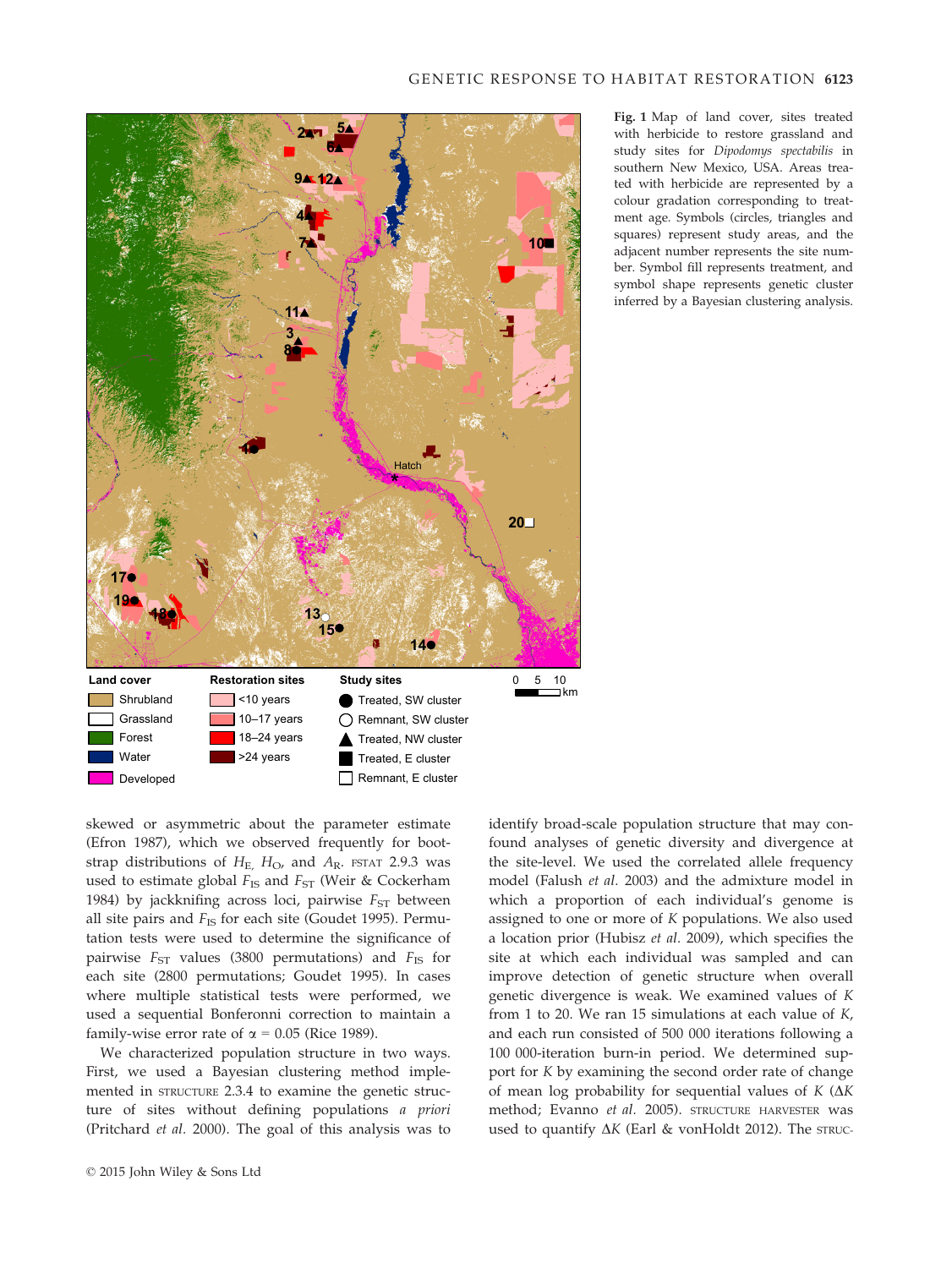Table 1 Site number, number of adults sampled (N), treatment (treated with herbicide vs. remnant grassland), age (years since treatment with herbicide), area of treated sites, connectivity to source populations and metrics of genetic structure for Dipodomys spect*abilis* in the Chihuahuan Desert of southern New Mexico, USA. Metrics of genetic structure include expected  $(H<sub>E</sub>)$  and observed heterozygosity  $(H<sub>O</sub>)$ , inbreeding coefficient  $(F<sub>IS</sub>)$  and allelic richness corrected for sample size  $(A<sub>R</sub>)$  averaged across loci.  $F<sub>IS</sub>$  values were not significantly different from 0 after a sequential Bonferonni correction. Locus-specific estimates and 95% confidence intervals of  $H_{\text{O}}$ ,  $H_{\text{E}}$ , and  $A_{\text{R}}$  can be found in Tables S1–S3 (Supporting information).

| Site | N  | Type    | Age (year) | Area (ha) | Connect   | $H_{\rm E}$ | $H_{\rm O}$ | $F_{\rm IS}$ | $A_{\rm R}$ |
|------|----|---------|------------|-----------|-----------|-------------|-------------|--------------|-------------|
| 1    | 28 | Treated | 29         | 1294      | 0.00      | 0.69        | 0.68        | 0.02         | 5.95        |
| 2    | 22 | Treated | 23         | 295       | 2.05      | 0.70        | 0.71        | $-0.01$      | 6.24        |
| 3    | 24 | Treated | 12         | 610       | 3.16      | 0.69        | 0.67        | 0.03         | 6.02        |
| 4    | 20 | Treated | 23         | 1004      | 1.46      | 0.68        | 0.69        | $-0.02$      | 6.22        |
| 5    | 22 | Treated | 11         | 665       | 4.21      | 0.69        | 0.62        | 0.10         | 6.37        |
| 6    | 19 | Treated | 24         | 1840      | 7.38      | 0.65        | 0.62        | 0.05         | 5.71        |
|      | 19 | Treated | 25         | 408       | 3.41      | 0.71        | 0.74        | $-0.04$      | 5.87        |
| 8    | 25 | Treated | 24         | 987       | 4.44      | 0.71        | 0.70        | 0.02         | 6.01        |
| 9    | 15 | Treated | 16         | 294       | 1.07      | 0.68        | 0.69        | $-0.03$      | 6.72        |
| 10   | 13 | Treated | 23         | 449       | 5.28      | 0.79        | 0.78        | 0.01         | 7.57        |
| 11   | 20 | Treated | 8          | 265       | 2.39      | 0.72        | 0.70        | 0.03         | 6.31        |
| 12   | 17 | Treated | 11         | 1394      | 2.12      | 0.68        | 0.72        | $-0.06$      | 6.17        |
| 13   | 24 | Remnant | <b>NA</b>  | NA.       | <b>NA</b> | 0.69        | 0.70        | $-0.01$      | 6.38        |
| 14   | 31 | Treated | 11         | 826       | 0.00      | 0.73        | 0.74        | $-0.02$      | 6.77        |
| 15   | 15 | Treated | 5          | 682       | 0.00      | 0.71        | 0.67        | 0.06         | 6.75        |
| 16   | 19 | Treated | 7          | 193       | 1.01      | 0.71        | 0.73        | $-0.03$      | 6.49        |
| 17   | 22 | Treated | 12         | 878       | 3.64      | 0.70        | 0.70        | 0.00         | 6.10        |
| 18   | 21 | Treated | 18         | 727       | 5.27      | 0.66        | 0.65        | 0.03         | 6.33        |
| 19   | 24 | Treated | 18         | 715       | 5.71      | 0.67        | 0.67        | 0.00         | 6.41        |
| 20   | 19 | Remnant | NA         | <b>NA</b> | NA        | 0.79        | 0.78        | 0.01         | 6.86        |

TURE analysis clearly identified two clusters separated by the Rio Grande, and we further examined the cluster west of the Rio Grande for substructure because it included 18 of 20 sites. We examined values of K from 1 to 18 in the west cluster using the same methods for the analysis of all sites.

Second, we used a Mantel test to assess isolation by distance (IBD) by examining the relationship between pairwise genetic distance  $(F_{ST} / (1 - F_{ST}))$  and the natural logarithm of geographical distance between all sites (Rousset 1997). Because the STRUCTURE analysis revealed two genetic clusters separated by the Rio Grande, we also used a separate Mantel test to examine IBD for the 18 sites west of the Rio Grande. Mantel tests were conducted with the ISOLATION BY DISTANCE WEB SERVICE 3.23 (Jensen et al. 2005) with 10 000 randomizations.

#### Genetic response to restoration

First, we examined whether genetic structure at treated sites was related to treatment age (i.e. years since herbicide treatment), area of treated sites and connectivity of treated sites to source populations. Source populations were defined as areas previously treated with herbicide because of low abundance of D. spectabilis in shrublands and the rarity of remnant grasslands (Cosentino et al. 2014). We quantified connectivity using an incidence function-based metric that incorporated proximity, area and age of potential source populations (Hanski 1994; Moilanen & Nieminen 2002; Cosentino et al. 2014). Connectivity  $(C_i)$  of each treated site was quantified as follows:

$$
C_i = \sum_{j \neq i} \exp(-d_{ij}) A_j^{b},
$$

where  $d_{ij}$  is the distance between treated site i and source population  $j$ ,  $A'_i$  is the effective area of source population  $j$ , and  $b$  is a parameter scaling the association between abundance and effective area of source populations. We included source populations in the calculation of connectivity if they were within 3 km of treated areas, which is consistent with the maximum dispersal distance of D. spectabilis (Skvarla et al. 2004). Effective area (Hanski 1994) was the area of source populations weighted by treatment age because density of D. spectabilis is positively related to treatment age (Cosentino et al. 2014). Effective area of source population *j* was calculated as  $Q_j A_j / Q^*$ , where  $Q_j$  was the treatment age of source  $j$ ,  $Q^*$  was the maximum treatment age of any potential source, and  $Ai$  was the area of source  $j$ . We set  $b$  to 0.5 because the relationship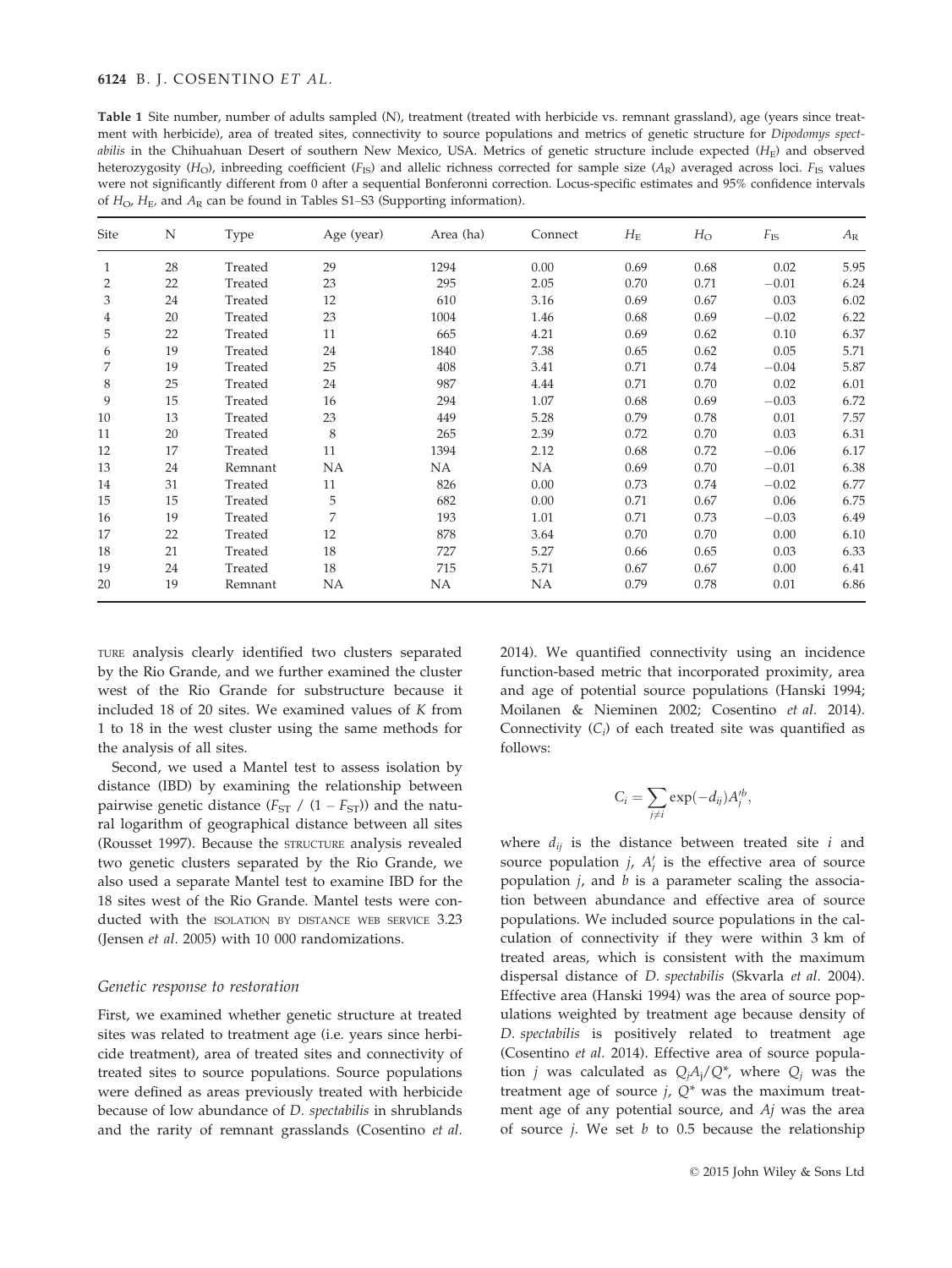between emigration and effective area is not likely to be linear (Moilanen & Nieminen 2002). Prugh (2009) showed that the effect of estimated connectivity on model parameters is not sensitive to changes in b.

We used linear mixed models to examine how genetic diversity at sites  $(A_R, H_E)$  was related to treatment age, area and connectivity. We modelled variation in  $H<sub>E</sub>$  and not  $H<sub>O</sub>$  because there was no evidence for deviations from Hardy–Weinberg equilibrium and precision of estimates was greater for  $H<sub>E</sub>$  than for  $H<sub>O</sub>$ (Tables S1–S2, Supporting information). We used a Gaussian error distribution and identity link function for  $A_R$  and  $H_E$ . All explanatory variables were standardized. Genetic locus was specified as a random effect with a random intercept model to account for variation in  $A_R$  and  $H_E$  among loci (Tamaki et al. 2008). We excluded the only treated site east of the Rio Grande (Site 10; Fig. 1) from this analysis because of strong genetic divergence across the Rio Grande identified by the clustering analysis. We considered specifying genetic cluster as a random effect to account for substructure among sites. However, there was only one treated site in the cluster east of the Rio Grande, and exploratory analyses indicated the variance estimate for a random effect of genetic clusters west of the Rio Grande was zero.

For each response variable, we compared the fit of 8 models: (i) one model with an intercept only, (ii) three models with a single explanatory variable and (iii) four models with additive effects of explanatory variables. None of the explanatory variables were strongly correlated (all  $r < 0.38$ ). Model support was examined using Akaike's information criterion (AIC), and models with ΔAIC ≤2 were considered to have competitive support (Burnham & Anderson 2002). All models were fit in <sup>R</sup> 3.1.2 (R Core Team 2014) with the LME4 package (Bates et al. 2014).

Second, we tested whether genetic divergence  $(F_{ST})$ differed between recently colonized populations and established populations. Comparing genetic structure between recent and established populations has been widely used to infer founder effects (e.g. Whitlock 1992; McCauley et al. 1995; Giles & Goudet 1997), including in the restoration literature (e.g. Vandepitte et al. 2012; Neuwald & Templeton 2013; Helsen et al. 2015). Recently colonized populations were defined as sites treated for shrub removal within  $5-16$  years ( $\leq 10$  generations;  $n = 9$ ; Table 1), and established populations were defined as sites treated  $>16$  years earlier ( $n = 8$ ; Table 1). We excluded the only treated site east of the Rio Grande from this analysis (Site 10; Fig. 1). Pairwise geographical distances were similar between recently colonized (mean =  $69.0 \text{ km}$ , SD =  $38.6 \text{ km}$ ) and established populations  $(56.1 \text{ km}, \text{ SD} = 35.7 \text{ km})$ . We used

FSTAT 2.9.3 to compare  $F_{ST}$  between recently colonized and established populations with a permutation test (10 000 permutations; Goudet 1995).

Third, we examined whether grassland restoration efforts lead to recovery of genetic diversity of D. spectabilis by comparing genetic diversity between treated and remnant sites. We excluded the single treated site and single remnant site east of the Rio Grande from this analysis due to strong divergence across the Rio Grande (Sites 10 and 20; Fig. 1). We used a onesample *t*-test to examine if genetic diversity  $(A_R, H_E)$  at treated sites west of the Rio Grande was consistent with the values of genetic diversity estimated at the single remnant site west of the Rio Grande (Site 13; Table 1).  $A_R$  and  $H_E$  were averaged across loci for this analysis. Power analyses indicated that power to detect ≥5% differences in genetic diversity from the remnant site was ≥0.90.

# Results

#### Genetic diversity and population structure

There was no evidence of deviation from Hardy–Weinberg proportions or gametic disequilibrium after sequential Bonferonni corrections. Mean observed heterozygosity was 0.70 (range = 0.62–0.78; Tables 1 and S1, Supporting information), mean expected heterozygosity was  $0.70$  (range =  $0.65-0.79$ ; Tables 1 and S2, Supporting information), and mean allelic richness was 6.36 (range = 5.71–7.57; Tables 1 and S3, Supporting information). There was no evidence for a deficit or excess of heterozygotes within sites (mean  $F_{IS} = 0.007$ , SE = 0.01; Table 1).

Overall  $F_{ST}$  among all sites was 0.049 (SE = 0.007), and pairwise  $F_{ST}$  ranged from 0 to 0.19 (Table S4, Supporting information). There was a significant pattern of IBD among all sites (Fig. 2;  $r = 0.31$ ,  $P < 0.0001$ ). The STRUCTURE analysis showed support for  $K = 2$  clusters based on the  $\Delta K$  method (Fig. 3, Table S5, Supporting information). The two clusters were strongly diverged across the Rio Grande (Fig. 1). The cluster west of the Rio Grande included 18 of 20 sites, and there was a significant pattern of IBD among western sites (Fig. 2;  $r = 0.42$ ,  $P < 0.0001$ ). The STRUCTURE analysis of sites in the western cluster supported subdivision into two additional clusters (Fig. 3, Table S5, Supporting information), which corresponded to the northwestern and southwestern portions of the study area (Fig. 1). Membership coefficients revealed greater admixture when comparing clusters west of the Rio Grande than when comparing clusters separated by the Rio Grande (Figs S1 and S2, Supporting information).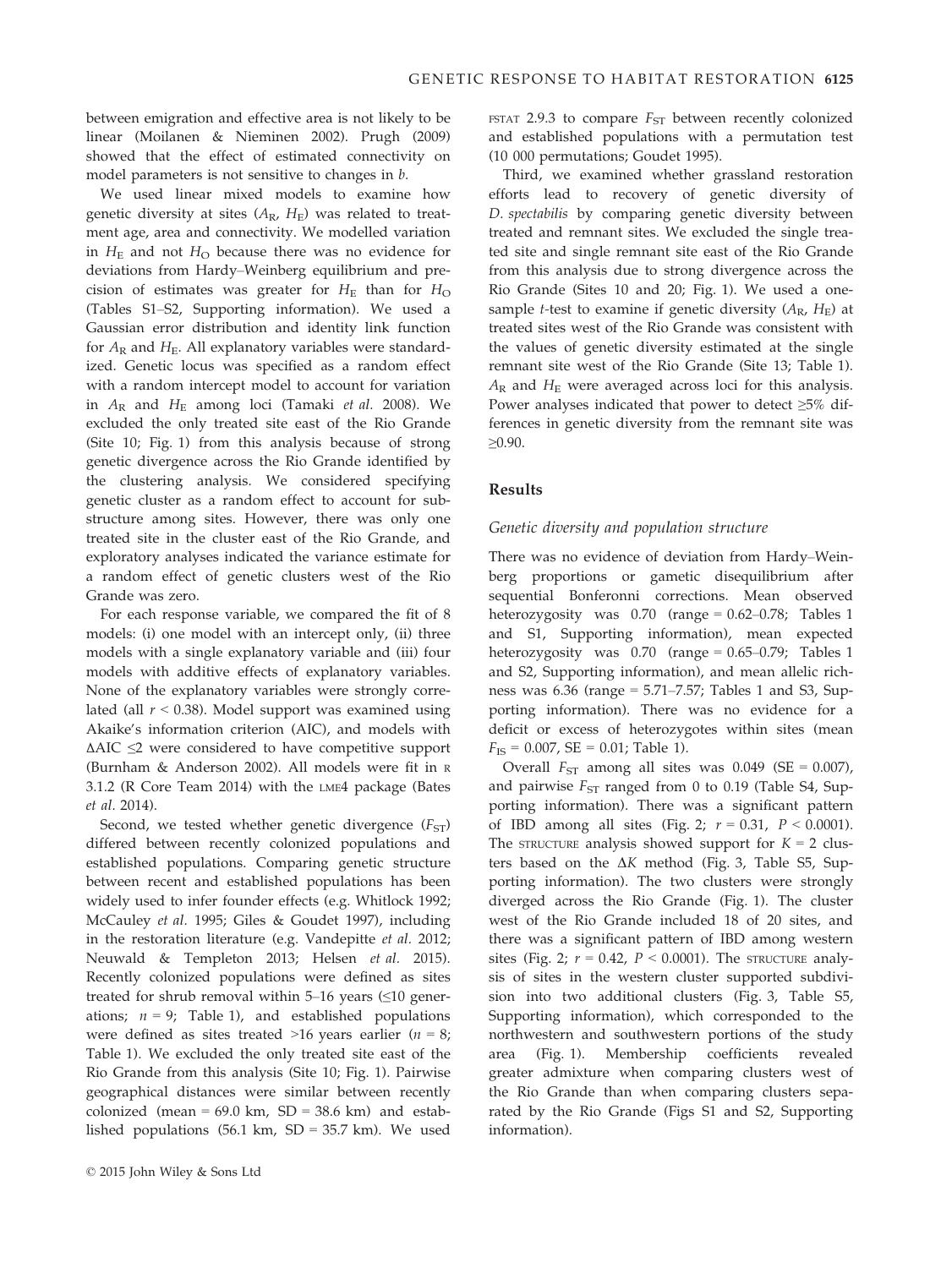

Fig. 2 Relationship of pairwise genetic distances to pairwise geographical distances between 20 populations of Dipodomys spectabilis in southern New Mexico, USA. Plot indicates site pairs west of the Rio Grande (black circles), site pairs east of the Rio Grande (grey triangles) and site pairs on opposite sides of the Rio Grande (grey squares).

### Genetic response to restoration

At treated sites, treatment age was the most important predictor of allelic richness based on its presence in the top three models with competitive support and an intercept model with  $\Delta AIC > 2$  (Table 2). Allelic richness was negatively related to treatment age (Fig. 4; Table 2). Models with connectivity or area were not strongly supported (Table 2). Connectivity was in the most-supported model of expected heterozygosity, but the negative effect of connectivity was marginal based on the competitive support of the intercept-only model (Table 2). Expected heterozygosity was not strongly related to treatment age or area (Table 2). Genetic



divergence among recently colonized populations was not significantly different than among established populations (recently colonized  $F_{ST} = 0.023$ ; established  $F_{ST} = 0.033; P = 0.73$ .

Among treated sites west of the Rio Grande, mean allelic richness was  $6.26$  (SE = 0.08) and mean expected heterozygosity was  $0.69$  (SE = 0.005). Allelic richness and expected heterozygosity did not differ between treated sites and the remnant site west of the Rio Grande (Site 13;  $A_R$ :  $t = 1.62$ , d.f. = 16,  $P = 0.12$ ;  $H_E$ :  $t = 0.52$ , d.f. = 16,  $P = 0.61$ ).

#### Discussion

Despite occurring in a highly fragmented landscape and having a slow demographic response to habitat restoration, our results show no sign of founder effects when Dipodomys spectabilis passively colonizes restored grasslands. Allelic richness was greatest early during the restoration trajectory, and heterozygosity did not vary with treatment age. Furthermore, genetic divergence among recently colonized sites was on par with genetic divergence among established sites. Our results do not indicate that founder effects were mitigated by the size or spatial configuration of treated sites. Overall, our results show that genetic restoration can proceed more quickly than demographic restoration. We hypothesize that this outcome is associated with changes in density and dispersal of D. spectabilis after shrub removal treatments, but we also discuss alternative explanations that could cause high gene flow early in the restoration trajectory.

### Genetic response to restoration

Few studies on animals have demonstrated that landscape-scale habitat restoration can have positive

> Fig. 3 Second order rate of change for mean log probability between sequential values of the number of populations  $(\Delta K)$ based on the STRUCTURE analysis for all sites and sites west of the Rio Grande. Results based on 15 simulations at each value of K.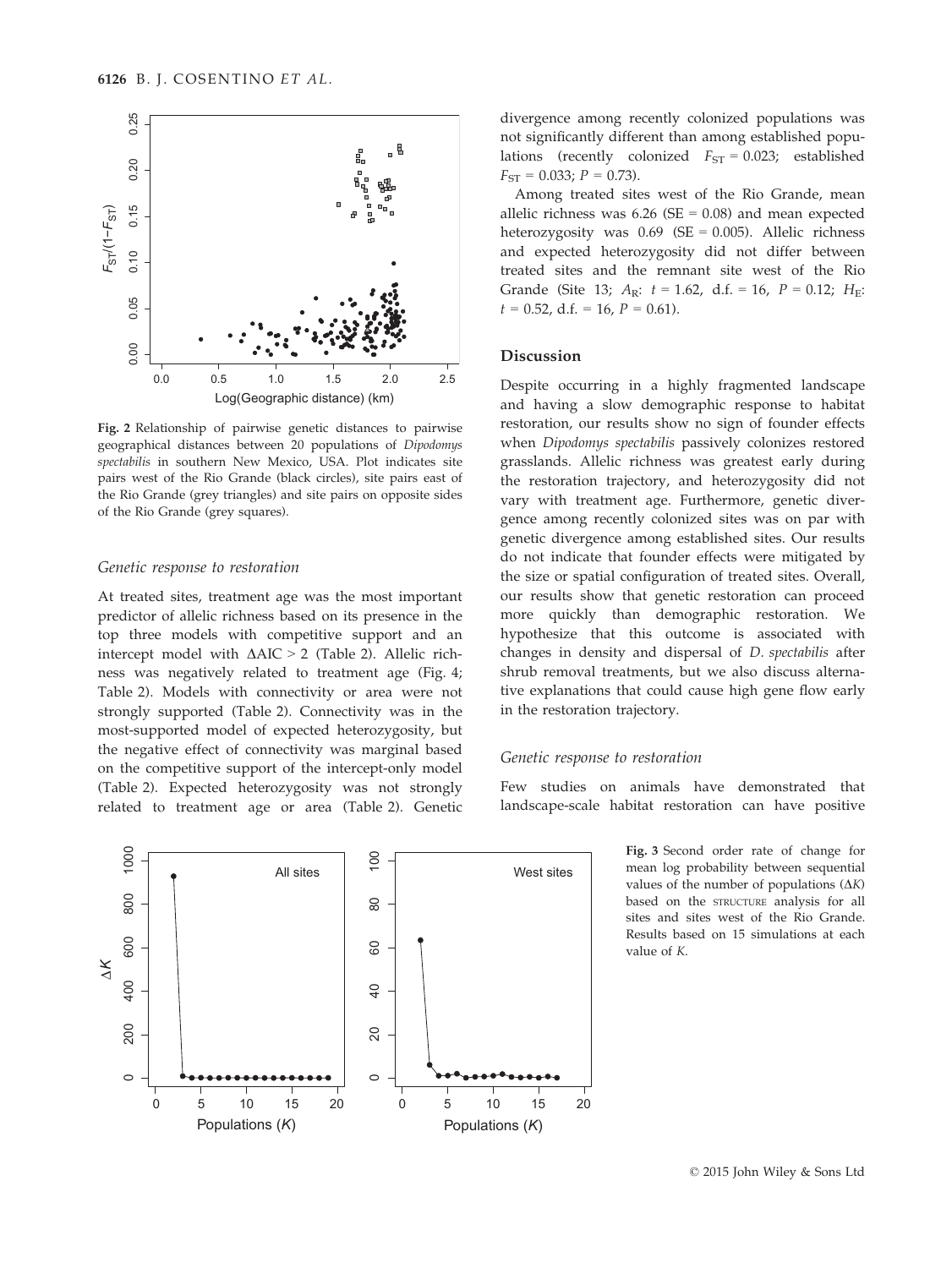Table 2 Model selection statistics and beta coefficients (b) for allelic richness ( $A_R$ ) and expected heterozygosity ( $H_E$ ) for Dipodomys spectabilis at sites treated with herbicide in southern New Mexico, USA. Only treated sites west of the Rio Grande were included (n = 17). Statistics include the difference between AIC of each model and the most-supported model (ΔAIC), Akaike model weight ( $\omega$ ), log-likelihood (LL), and number of parameters (K). Main effects included age of treated site (years since shrub removal), connectivity to source populations and area of treated site.

| Response    | Model                  | $\triangle AIC$ | $\omega$ | LL        | K              | $b_{\text{Age}}$ (SE) | $b_{\rm Connect}$ (SE) | $b_{Area}$ (SE) |
|-------------|------------------------|-----------------|----------|-----------|----------------|-----------------------|------------------------|-----------------|
| $A_{\rm R}$ | Age                    | 0.00            | 0.224    | $-180.43$ | 4              | $-0.19(0.09)$         |                        |                 |
|             | $Age + Connect$        | 0.43            | 0.180    | $-179.65$ | 5              | $-0.16(0.09)$         | $-0.12(0.09)$          |                 |
|             | $Age + Area$           | 1.01            | 0.135    | $-179.94$ | 5              | $-0.15(0.10)$         |                        | $-0.10(0.10)$   |
|             | Connect                | 1.29            | 0.118    | $-181.08$ | 4              |                       | $-0.16(0.09)$          |                 |
|             | Area                   | 1.55            | 0.103    | $-181.21$ | 4              |                       |                        | $-0.15(0.09)$   |
|             | Connect + Area         | 1.85            | 0.089    | $-180.36$ | 5              |                       | $-0.12(0.09)$          | $-0.11(0.09)$   |
|             | $Age + Connect + Area$ | 1.92            | 0.085    | $-179.40$ | 6              | $-0.13(0.10)$         | $-0.10(0.09)$          | $-0.07(0.10)$   |
|             | Intercept              | 2.43            | 0.066    | $-182.65$ | 3              |                       |                        |                 |
| $H_{\rm E}$ | Connect                | 0.00            | 0.250    | 118.89    | $\overline{4}$ |                       | $-0.012(0.007)$        |                 |
|             | Intercept              | 0.62            | 0.184    | 117.58    | 3              |                       |                        |                 |
|             | Area                   | 1.09            | 0.145    | 118.34    | 4              |                       |                        | $-0.009(0.007)$ |
|             | Connect + Area         | 1.42            | 0.123    | 119.17    | 5              |                       | $-0.010(0.007)$        | $-0.006(0.007)$ |
|             | $Age + Connect$        | 1.85            | 0.099    | 118.96    | 5              | $-0.003(0.007)$       | $-0.011(0.007)$        |                 |
|             | Age                    | 1.94            | 0.095    | 117.92    | 4              | $-0.006(0.007)$       |                        |                 |
|             | $Age + Area$           | 2.94            | 0.058    | 118.42    | 5              | $-0.003(0.008)$       |                        | $-0.008(0.008)$ |
|             | $Age + Connect + Area$ | 3.40            | 0.046    | 119.19    | 6              | $-0.001(0.008)$       | $-0.009(0.008)$        | $-0.005(0.008)$ |



Fig. 4 Relationship of allelic richness for Dipodomys spectabilis to age of treated sites (years since shrub removal). Allelic richness is shown as the average across loci for presentation purposes. For analysis, locus was treated as a random effect in a linear mixed model. The generation time for D. spectabilis is 1.7 years.

outcomes for demographic and genetic components of biodiversity. Neuwald & Templeton (2013) showed prescribed burning stabilizes metapopulation dynamics and restores genetic diversity in eastern collared lizards (Crotaphytus collaris collaris) by increasing gene flow. In our study system, application of herbicide at landscape scales reduces shrub cover and increases perennial grass cover, creating novel savannah ecosystems that are distinct from remnant grasslands (Coffman et al. 2014). Despite the difference in habitat structure between treated and remnant sites, restoration efforts increase density of D. spectabilis (Cosentino et al. 2014) and support levels of genetic diversity comparable to remnant sites (this study). Although our comparison of genetic diversity was limited by the number of remnant sites, levels of genetic diversity at our treated sites were also in line with two remnant populations in southeastern Arizona ('Rucker' and 'Portal'; Busch et al. 2007). Busch et al. (2007) found allelic richness levels of 6.50– 7.37 and observed heterozygosity levels of 0.63–0.73 at Rucker and Portal across multiple years of study.

Allelic richness was similar between treated and remnant sites despite a negative association with treatment age. The disparity in allelic richness between our youngest and oldest restoration sites was not particularly large (~1 allele; Fig. 4). However, even a weak negative association between allelic richness and treatment age indicates the absence of strong founder effects during colonization of treated sites. This conclusion was corroborated by consistent levels of genetic divergence among recently colonized and established populations. Our results suggest that colonization by D. spectabilis may approach a migrant pool model in which colonists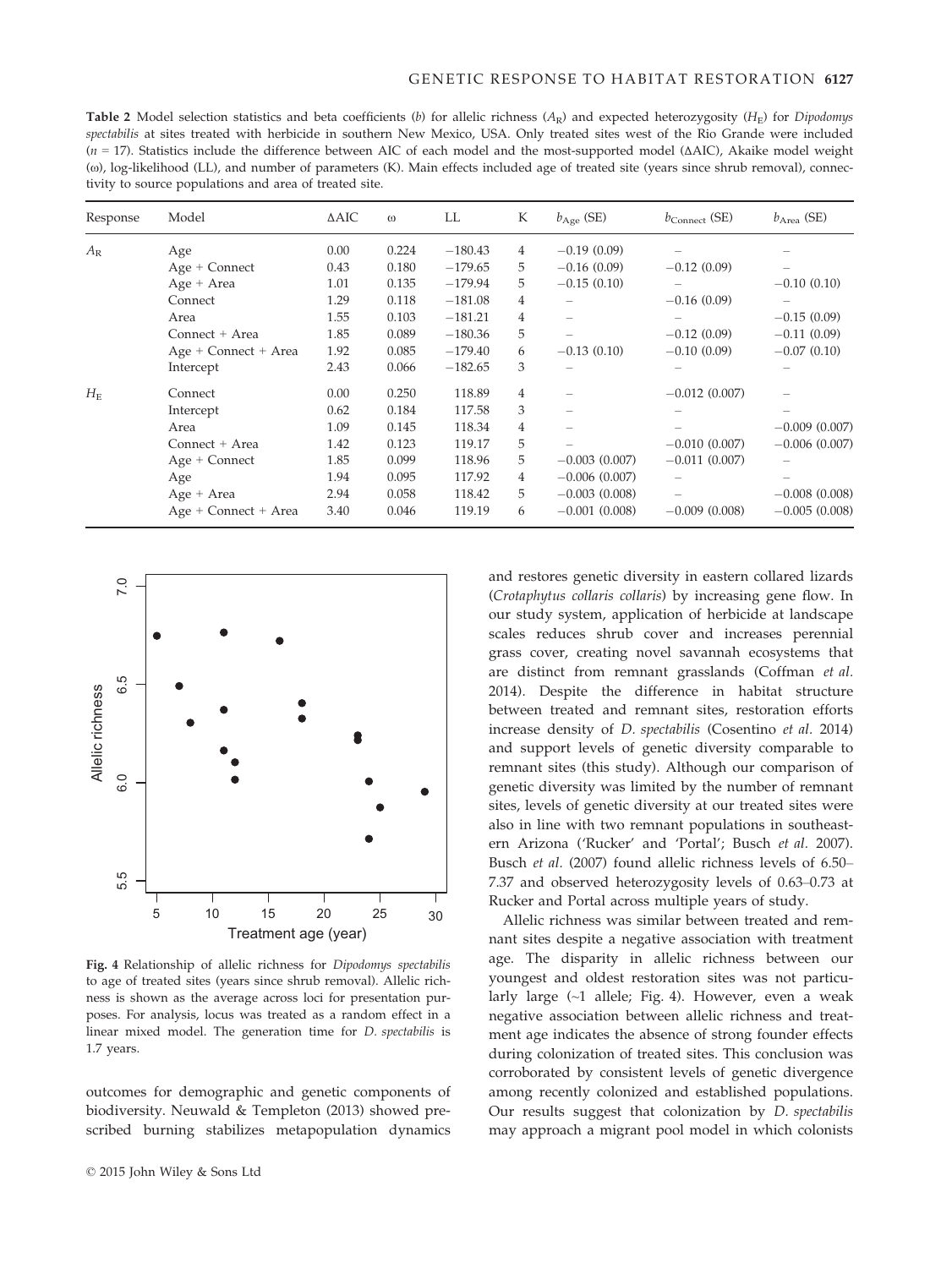are drawn from multiple source populations (Slatkin 1977). Alternatively, founder effects can be avoided if the number of colonists is greater than the average number of migrants among extant populations (Whitlock & McCauley 1990). Regardless of the mechanism, our findings suggest that gene flow overwhelms drift during the initial phase of population growth at treated sites.

High gene flow early in the restoration trajectory is surprising in light of studies suggesting D. spectabilis has limited dispersal ability (Jones et al. 1988; Waser & Elliott 1991; Skvarla et al. 2004; Waser et al. 2006). One possible explanation for high gene flow early in the restoration trajectory is negative density-dependent dispersal. Busch et al. (2007) proposed the same mechanism to explain the absence of genetic signatures of known demographic bottlenecks, noting that dispersers are seven times more likely to disperse >100 m in lowdensity years than in medium-density years (Waser et al. 2006) and that recolonization commonly occurs after local extinction at one of their sites ('Rucker'; Swanson 2001). Vacant mounds can persist on the landscape ≥50 years (Parmenter & Van Devender 1995). At shrub-encroached sites where shrubs are removed, recruitment of immigrants may be greatest early in the restoration trajectory because density is low and vacant mounds are readily available to be renovated (B. J. Cosentino, personal observation). As density increases, immigration should decline. Thus, genetic drift and gene flow should both weaken as time since treatment increases. The weak negative association between allelic richness and treatment age suggests that gene flow weakens at a slightly greater rate than genetic drift. Although average density increases over time at restoration sites, D. spectabilis populations are known to fluctuate stochastically over time in response to rainfall and primary production (Munger et al. 1983; Brown & Zeng 1989; Busch et al. 2007). Fluctuating population size may cause strong drift to persist even at old restoration sites because only a single generation at small population size is needed to reduce genetic variation (Allendorf et al. 2013). However, genetic drift associated with population fluctuations may be partially balanced by occasional gene flow (during density declines) given the weak decline in allelic richness over time and the equivalent levels of genetic divergence for recently colonized and old populations.

Experimental data on temporal changes in density and gene flow are needed to confirm whether negative density-dependent dispersal explains the lack of founder effects at restoration sites. We propose three alternative explanations that are also consistent with the observed patterns. First, long-distance dispersal for D. spectabilis could be underestimated. The pattern of

IBD we identified suggests D. spectabilis gene flow decreases as geographical distance increases, but the magnitude of  $F_{ST}$  for pairs of populations on the same side of the Rio Grande indicates only weak divergence (Fig. 2). Parentage analysis and assignment tests indicate previous estimates of dispersal distances were too low for D. spectabilis because some offspring disperse before their first capture in mark–recapture studies (Waser et al. 2006; Waser & Hadfield 2011). Moreover, long-distance dispersal is underestimated by traditional mark–recapture methods because of finite study areas (Koenig et al. 1996). Using reverse time capture–recapture modelling, Sanderlin et al. (2012) explicitly examined how dispersal from outside their study area in Arizona affected population growth of D. spectabilis. Estimates of immigration from outside the study area were 'unexpectedly large' due to either unaccounted long-distance dispersal or inability to trap late-born young during the summer sampling period (Sanderlin et al. 2012).

Second, colonists may originate from areas that have not been treated with herbicide. We assumed that source populations occur primarily in treated areas because high-density populations do not occur in shrubland (Cosentino et al. 2014). However, a small number of isolated, occupied mounds can occur in adjacent shrublands (Cosentino et al. 2014), and individuals from there may not have to move long distances to colonize treated areas. Some source populations also may occur in small remnant grasslands of which we are unaware, but the extent of grassland loss in the region (Gibbens et al. 2005; Yanoff et al. 2008) suggests this scenario is unlikely.

Third, we cannot rule out the possibility that populations were depressed but not extirpated before sites were treated for restoration, although our experience indicates this is uncommon. In a study of 18 sites treated with herbicide in 2009–2010, only 1 site had occupied mounds at the time of treatment, whereas all sites had sign of old mounds indicating the presence of a historical population (R. L. Schooley, unpublished data). Moreover, bottlenecks and extirpation followed by recolonization are both processes that should increase the strength of genetic drift. High gene flow would still be needed to explain the high levels of genetic diversity observed at young restoration sites.

In addition to examining changes in genetic structure over time, we assessed whether the size and spatial configuration of treated sites affects the genetic response to restoration. Treatment area was not an important predictor of allelic richness or heterozygosity, but heterozygosity had a marginal negative association with connectivity to source populations. Connectivity also had a negative coefficient in a competitive model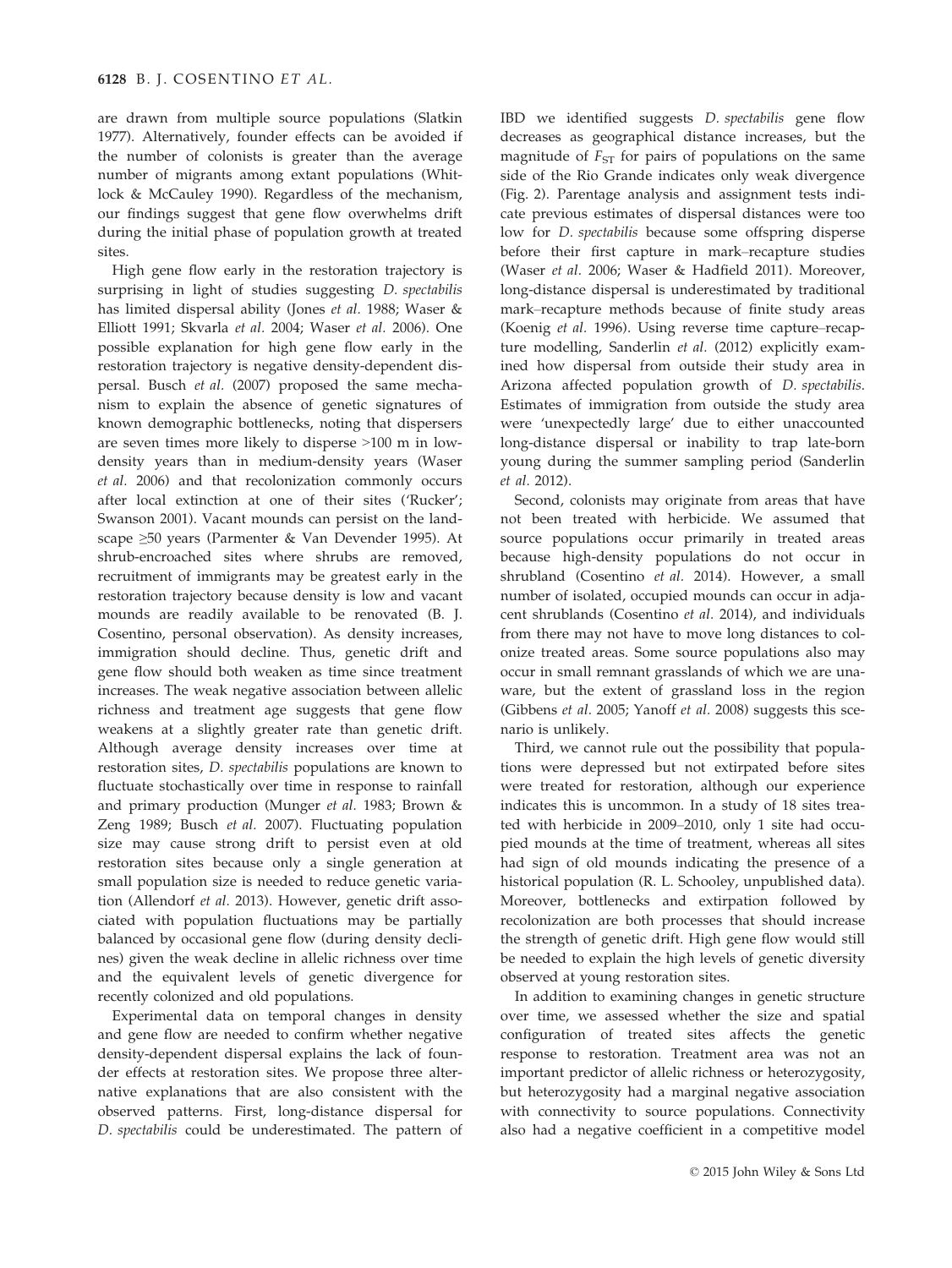of allelic richness (Table 2). Relationships between genetic diversity and connectivity are often positive (e.g. Keyghobadi et al. 2005; Helm et al. 2009; Cosentino et al. 2012), likely because gene flow is enhanced by connectivity. In our system, gene flow may have been negatively related to connectivity due to the positive association between connectivity and density (Cosentino et al. 2014) and the known pattern of negative densitydependent dispersal for D. spectabilis. Extensive sampling of treated areas and potential source populations at a fine spatial scale and use of assignment tests to identify immigrants and their source populations would provide greater insight into mechanisms of colonization and the role of spatial connectivity (e.g. Helsen et al. 2013, 2015). A landscape genetics approach may also provide insight into the effects of the landscape matrix on gene flow (e.g. McRae et al. 2008).

One limitation to our analysis of temporal changes in genetic structure at treated sites was the use of a spacefor-time substitution. The immediate genetic response of populations to treatments is unknown because the youngest site in our sample was five years post-treatment (≤3 generations). Furthermore, the youngest sites might not have been representative due to the need to obtain a reasonably large sample of adults for population genetic analyses. Density of D. spectabilis at some young sites was low enough to prohibit inclusion in our study. If density at young sites in our sample was greater than average, allelic richness at young sites may have been inflated due to weaker-than-average genetic drift. Longitudinal data from individual sites are needed to clarify temporal changes in genetic structure and provide insight into the roles of density and dispersal in shaping those changes (e.g. Berthier et al. 2006; Pilot et al. 2010; Gauffre et al. 2014).

# Population structure

Dipodomys spectabilis was strongly divided into eastern and western genetic clusters (Fig. 1). These clusters suggest the Rio Grande acts as a major barrier to gene flow. This pattern was corroborated by  $F_{ST}$  values, which were greatest between populations separated by the Rio Grande (Fig. 2). Among rodents, Sullivan (1994) found the Rio Grande was a phylogeographical barrier for Mexican woodrats (Neotoma mexicana). Studies of cactus beetles (Moneilema spp.) have also revealed strong genetic divergence across the Rio Grande (Smith & Farrell 2005a,b). Further studies are needed to clarify whether gene flow in *D. spectabilis* was historically restricted by the river, or whether divergence was caused more recently by agricultural land use and roads. Land adjacent to the Rio Grande is heavily used to grow pecans, chili peppers and cotton, and Interstate 25 is parallel to the Rio Grande for the entire north– south length of our study area.

The STRUCTURE analysis revealed additional subdivision into two clusters west of the Rio Grande. Divergence between clusters west of the Rio Grande was much weaker than divergence across the river. There are no obvious geographical features that would limit gene flow between the two clusters. Given that the two sites near the boundaries of their respective clusters were strongly admixed (sites 3 and 8; Fig. S2, Supporting information), the clusters could be due to IBD rather than geographical barriers to gene flow.

# Conclusions

The United Nations Conference on Sustainable Development (Rio+20) established a goal of restoring 150 million ha of land by 2020 (Menz et al. 2013). Based on our work on D. spectabilis in the Chihuahuan Desert, it is exciting to know that landscape-scale restoration efforts can have positive outcomes for demographic and genetic components of biodiversity, even when practitioners rely on passive responses of species to restoration. In particular, our results demonstrate that genetic variation can be quickly restored even when there is a time-lagged demographic response, likely due to gene flow compensating for genetic drift. This finding shows that monitoring programmes may reveal demographic and genetic trajectories that are inconsistent after restoration treatments. One unanswered question is whether landscape restoration efforts maintain adaptive potential in animal populations, particularly as species like D. spectabilis face selection pressures imposed by a changing landscape and climate (Moses et al. 2012). Microevolutionary responses may be particularly important for mitigating the effects of environmental change for species like D. spectabilis that are presumed to have limited ability to disperse long distances.

Importantly, our results demonstrate that genetic founder effects are not inevitable for animals during passive colonization of restoration sites. Lack of strong founder effects during natural colonization has been demonstrated in multiple cases for plants (e.g. Raffl et al. 2006; Helsen et al. 2013, 2015), but there are fewer examples for animals (but see Dybdahl 1994; Forbes & Boyd 1996; Clegg et al. 2002). We know even less about how variation in dispersal characteristics (e.g. density dependence, dispersal distances) among animal species affects the strength of founder effects during colonization. Further study is needed to determine whether dispersal and other life-history traits can be used to predict the likelihood of founder effects to help managers assess risk and the need for mitigation in the context of passive restoration.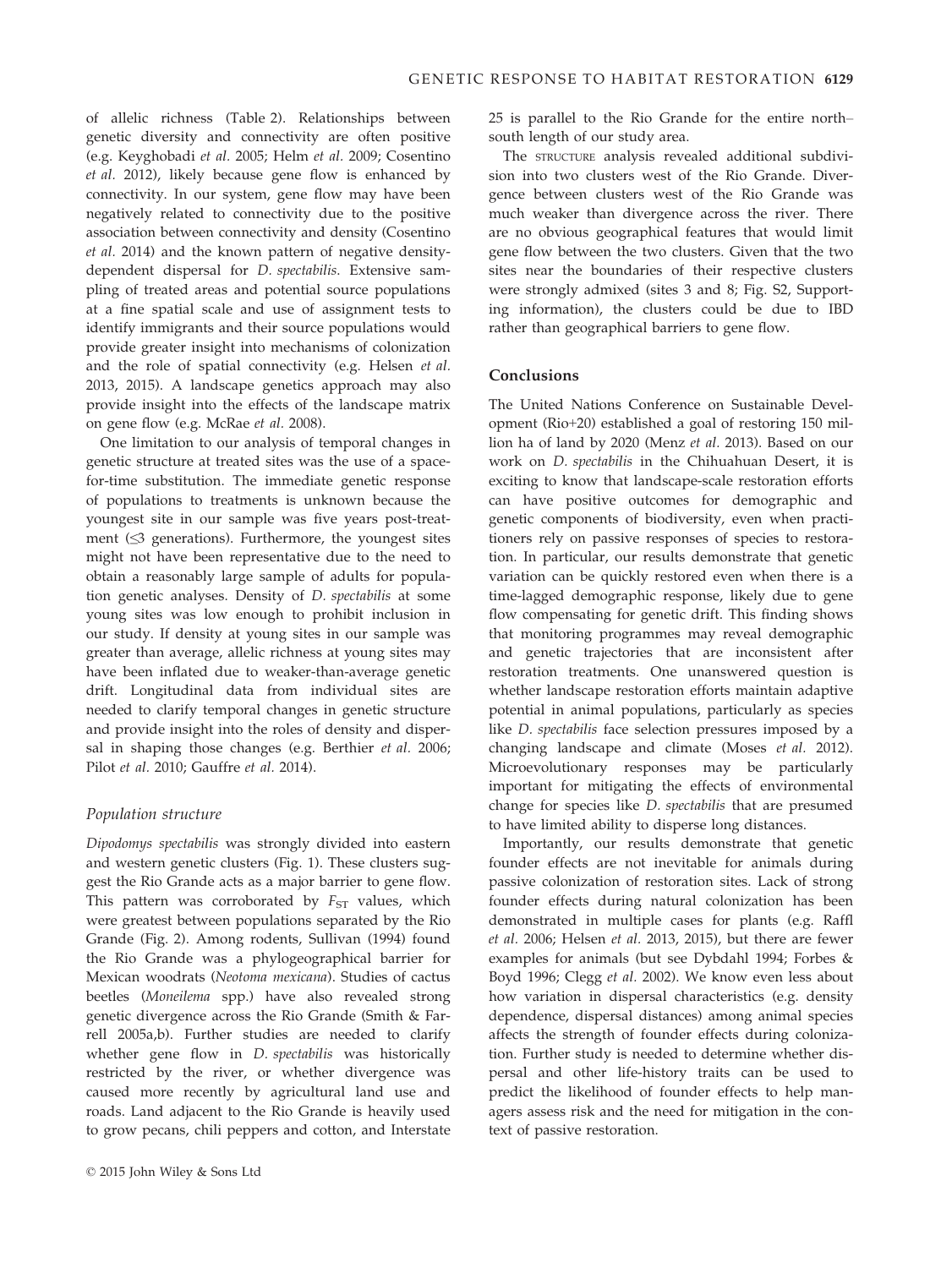# Acknowledgements

This research was funded by the USDA-AFRI Managed Ecosystems program, the BLM, and Hobart and William Smith Colleges. We thank P. Waser, A. DeWoody and J. Busch for providing helpful guidance on PCR conditions, for the microsatellites, and B. Dehond and J. Kurbs, for assistance in the laboratory. L. Burkett and R. Lister were instrumental for providing logistical support in the field. Animal care and handling was covered by a collection permit from the New Mexico Department of Game and Fish (3501) and a University of Illinois Institutional Animal Care and Use Committee protocol (09259).

# References

- Allendorf FW, Luikart G, Aitken SN (2013) Conservation and the Genetics of Populations, 2nd edn. Wiley-Blackwell, Oxford, UK.
- Archer SR (2010) Rangeland conservation and shrub encroachment: new perspectives on an old problem. In: Wild Rangelands: Conserving Wildlife While Maintaining Livestock in Semi-Arid Ecosystems (eds du Toit JT, Kock R, Deutsch JC), pp. 53–97. Wiley-Blackwell, Oxford.
- Bates D, Maechler M, Bolker BM, Walker S (2014) lme4: Linear mixed-effects models using Eigen and S4. R package version 1.1-7.<http://CRAN.R-project.org/package=lme4>
- Berthier K, Charbonnel N, Galan M, Chaval Y, Cosson J-F (2006) Migration and recovery of the genetic diversity during the increasing density phase in cyclic vole populations. Molecular Ecology, 15, 2665–2676.
- Best TL (1972) Mound development by a pioneer population of the banner-tailed kangaroo rat, Dipodomys spectabilis baileyi Goldman, in eastern New Mexico. American Midland Naturalist, 87, 201–206.
- Brown JH, Heske EJ (1990) Control of a desert-grassland transition by a keystone rodent guild. Science, 250, 1705–1707.
- Brown JH, Zeng Z (1989) Comparative population ecology of eleven species of rodents in the Chihuahuan Desert. Ecology, 70, 1507–1525.
- Brudvig LA (2011) The restoration of biodiversity: where has research been and where does it need to go? American Journal of Botany, 98, 549–558.
- Burnham KP, Anderson DR (2002) Model Selection and Multimodel Inference: A Practical Information-Theoretic Approach. Springer, New York City, New York.
- Busch JD, Waser PM, DeWoody JA (2007) Recent demographic bottlenecks are not accompanied by a genetic signature in banner-tailed kangaroo rats (Dipodomys spectabilis). Molecular Ecology, 16, 2450–2462.
- Charnov EL, Finerty JP (1980) Vole population cycles: a case for kin selection? Oecologia, 45, 1–2.
- Clegg SM, Degnan SM, Kikkawa J, Moritz C, Estoup A, Owens IPF (2002) Genetic consequences of sequential founder events by an island-colonizing bird. Proceedings of the National Academy of Sciences, USA, 99, 8127–8132.
- Coffman JM, Bestelmeyer BT, Kelly JF, Wright TF, Schooley RL (2014) Restoration practices have positive effects on breeding bird species of concern in the Chihuahuan Desert. Restoration Ecology, 22, 336–344.
- Cosentino BJ, Phillips CA, Schooley RL, Lowe WH, Douglas MR (2012) Linking extinction-colonization dynamics to genetic structure in a salamander metapopulation. Proceedings of the Royal Society London Series B: Biological Sciences, 279, 1575–1582.
- Cosentino BJ, Schooley RL, Bestelmeyer BT, Coffman JM (2013) Response of lizard community structure to desert grassland restoration mediated by a keystone rodent. Biodiversity and Conservation, 22, 921–935.
- Cosentino BJ, Schooley RL, Bestelmeyer BT, Kelly JF, Coffman JM (2014) Constraints and time lags for recovery of a keystone species (Dipodomys spectabilis) after landscape restoration. Landscape Ecology, 29, 665-675.
- Davidson AD, Lightfoot DC (2006) Keystone rodent interactions: prairie dogs and kangaroo rats structure the biotic composition of a desert grassland. Ecography, 29, 755–765.
- Davis C, Keane B, Swanson B et al. (2000) Characterization of microsatellite loci in bannertailed and giant kangaroo rats, Dipodomys spectabilis and Dipodomys ingens. Molecular Ecology, 9, 629–644.
- Dybdahl MF (1994) Extinction, recolonization, and the genetic structure of tidepool copepod populations. Evolutionary Ecology, 8, 113–124.
- Earl DA, vonHoldt BM (2012) STRUCTURE HARVESTER: a website and program for visualizing STRUCTURE output and implementing the Evanno method. Conservation Genetics Resources, 4, 359–361.
- Efron B (1987) Better bootstrap confidence intervals. Journal of the American Statistical Association, 82, 171–185.
- Ehrich D, Yoccoz NG, Ims RA (2009) Multi-annual density fluctuations and habitat size enhance genetic variability in two northern voles. Oikos, 118, 1441–1452.
- Evanno G, Regnaut S, Goudet J (2005) Detecting the number of clusters of individuals using the software STRUCTURE: a simulation study. Molecular Ecology, 14, 2611-2620.
- Falush D, Stephens M, Pritchard JK (2003) Inference of population structure using multilocus genotype data: linked loci and correlated allele frequencies. Genetics, 164, 1567–1587.
- Forbes SH, Boyd DK (1996) Genetic variation of naturally colonizing wolves in the central Rocky Mountains. Conservation Biology, 10, 1082–1090.
- Frankham R (2005) Genetics and extinction. Biological Conservation, 126, 131–140.
- Frankham R, Kingsolver JG (2004) Response to environmental change: adaptation or extinction. In: Evolutionary Conservation Biology (eds Ferrier R, Dieckman U, Couvet D), pp. 85–100. Cambridge University Press, Cambridge.
- Gauffre B, Berthier K, Inchausti P, Chaval Y, Bretagnolle V, Cosson J-F (2014) Short-term variations in gene flow related to cyclic density fluctuations in the common vole. Molecular Ecology, 23, 3214–3225.
- Gibbens RP, McNeely RP, Havstad KM, Beck RF, Nolen B (2005) Vegetation changes in the Jornada Basin from 1858 to 1998. Journal of Arid Environments, 61, 651–668.
- Giles BE, Goudet J (1997) Genetic differentiation in Silene dioica metapopulations: estimation of spatiotemporal effects in a successional plant species. American Naturalist, 149, 507–526.
- Goudet J (1995) FSTAT version 1.2: a computer program to calculate F-statistics. Journal of Heredity, 86, 485–486.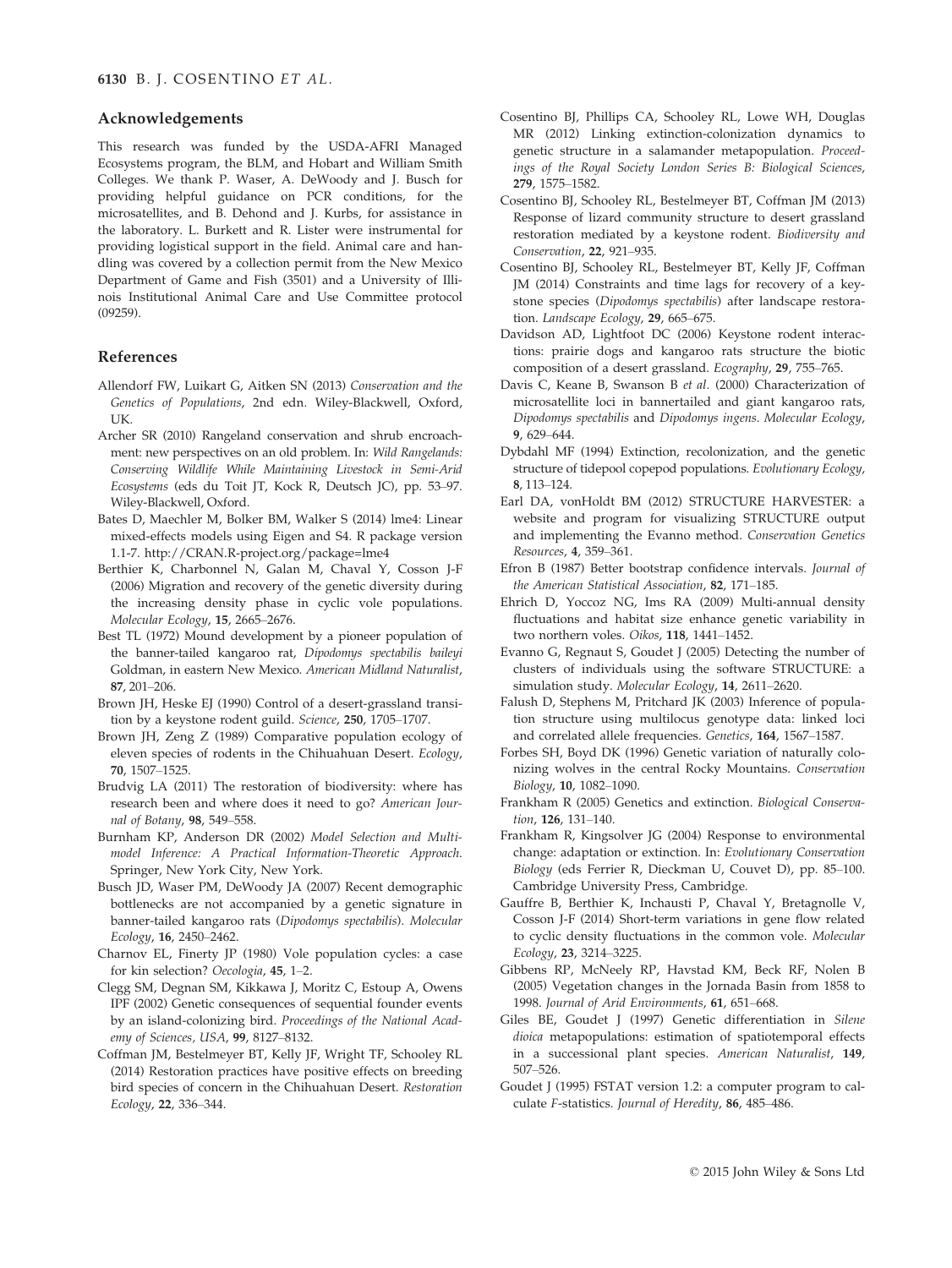- Goudet J, Jombart T (2015) hierfstat: Estimation and tests of hierarchical F-statistics. R package version 0.04-15. [http://](http://github.com/jgx65/hierfstat) [github.com/jgx65/hierfstat](http://github.com/jgx65/hierfstat)
- Guo Q (1996) Effects of bannertail kangaroo rat mounds on small-scale plant community structure. Oecologia, 106, 247– 256.
- Hanski I (1994) A practical model of metapopulation dynamics. Journal of Animal Ecology, 63, 151–162.
- Hawkins LK, Nicoletto PF (1992) Kangaroo rat burrows structure the spatial organization of ground-dwelling animals in a semiarid grassland. Journal of Arid Environments, 23, 199–208.
- Helm A, Oja T, Saar L, Takkis K, Talve T, Pärtel M (2009) Human influence lowers plant genetic diversity in communities with extinction debt. Journal of Ecology, 97, 1329–1336.
- Helsen K, Jacquemyn H, Hermy M, Vandepitte K, Honnay O (2013) Rapid buildup of genetic diversity in founder populations of the gynodioecious plant species Origanum vulgare after semi-natural grassland restoration. PLoS ONE, 8(6), e67255.
- Helsen K, Jacquemyn H, Honnay O (2015) Hidden founder effects: small-scale spatial genetic structure in recently established populations of the grassland specialist plant Anthyllis vulneraria. Molecular Ecology, 24, 2715–2728.
- Hubisz MJ, Falush D, Stephens M, Pritchard JK (2009) Inferring weak population structure with the assistance of sample group information. Molecular Ecology Resources, 9, 1322–1332.
- Jensen JL, Bohonak AJ, Kelley ST (2005) Isolation by distance, web service. BMC Genetics, 6, 13.
- Jones WT (1984) Nata philopatry in bannertailed kangaroo rats. Behavioral Ecology and Sociobiology, 15, 151–155.
- Jones WT (1988) Density-related changes in survival of philopatric and dispersing kangaroo rats. Ecology, 69, 1474–1478.
- Jones WT, Waser PM, Elliott LF, Link NE (1988) Philopatry, dispersal, and habitat saturation in the banner-tailed kangaroo rat, Dipodomys spectabilis. Ecology, 69, 1466–1473.
- Keyghobadi N, Roland J, Matter SF, Strobeck C (2005) Amongand within-patch components of genetic diversity respond at different rates to habitat fragmentation: an empirical demonstration. Proceedings of the Royal Society London Series B: Biological Sciences, 272, 553–560.
- Koenig WD, Van Vuren D, Hooge PM (1996) Detectability, philopatry, and the distribution of dispersal distances in vertebrates. Trends in Ecology and Evolution, 11, 514-517.
- Krogh SN, Zeisset MS, Jackson E, Whitford WG (2002) Presence/absence of a keystone species as an indicator of rangeland health. Journal of Arid Environments, 50, 513–519.
- Lambin X, Krebs C (1991) Can changes in female relatedness influence microtine population dynamics? Oikos, 61, 126–132.
- Lowe WH, McPeek MA (2014) Is dispersal neutral? Trends in Ecology and Evolution, 29, 444–450.
- Matschiner M, Salzburger W (2009) TANDEM: integrating automated allele binning into genetics and genomics workflows. Bioinformatics, 25, 1982–1983.
- McAllister MM, Schooley RL, Bestelmeyer BT, Coffman JM, Cosentino BJ (2014) Effects of grassland restoration efforts on mound-building ants in the Chihuahuan Desert. Journal of Arid Environments, 111, 79–83.
- McCauley DE, Raveill J, Antonovics J (1995) Local founding events as determinants of genetic structure in a plant metapopulation. Heredity, 75, 630–636.
- McRae BH, Dickson BG, Keitt TH, Shah VB (2008) Using circuit theory to model connectivity in ecology, evolution, and conservation. Ecology, 89, 2712–2724.
- Menz MHM, Dixon KW, Hobbs RJ (2013) Hurdles and opportunities for landscape-scale restoration. Science, 339, 526–527.
- Mijangos JL, Pacioni C, Spencer PBS, Craig MD (2015) Contribution of genetics to ecological restoration. Molecular Ecology, 24, 22–37.
- Moilanen A, Nieminen N (2002) Simple connectivity measures in spatial ecology. Ecology, 83, 1131–1145.
- Moses MR, Frey JK, Roemer GW (2012) Elevated surface temperature depresses survival of banner-tailed kangaroo rats: will climate change cook a desert icon? Oecologia, 168, 257– 268.
- Munger JC, Bowers MA, Jones WT (1983) Desert rodent populations: factors affecting abundance, distribution, and genetic structure. Great Basin Naturalist Memoirs, 7, 91–116.
- Neuwald JL, Templeton AR (2013) Genetic restoration in the eastern collared lizard under prescribed woodland burning. Molecular Ecology, 22, 3666–3679.
- van Oosterhout C, Hutchinson WF, Wills DPM, Shipley P (2004) MICRO-CHECKER: software for identifying and correcting genotyping errors in microsatellite data. Molecular Ecology Notes, 4, 535–538.
- Pannell JR, Charlesworth B (2000) Effects of metapopulation processes on measures of genetic diversity. Philosophical Transactions of the Royal Society of London Series B, Biological Sciences, 355, 1851–1864.
- Parmenter RP, Van Devender TR (1995) Diversity, spatial variability, and functional roles of vertebrates in the desert grassland. In: The Desert Grassland (eds McClaran MP, Van Devender TR), pp. 196–229. University of Arizona Press, Tucson, Arizona.
- Peters DPC, Bestelmeyer BT, Herrick JE, Frederickson EL, Monger HC, Havstad KM (2006) Disentangling complex landscapes: new insights into arid and semiarid system dynamics. BioScience, 56, 491–501.
- Pilot M, Dabrowski MJ, Jancewicz E, Schtickzelle N, Gliwicz J (2010) Temporally stable genetic variability and dynamic kinship structure in a fluctuating population of the root vole Microtus oeconomus. Molecular Ecology, 19, 2800–2812.
- Pritchard JK, Stephens M, Donnelly P (2000) Inference of population structure using multilocus genotype data. Genetics, 155, 945–959.
- Prugh LR (2009) An evaluation of patch connectivity metrics. Ecological Applications, 19, 1300–1310.
- R Core Team (2014) R: A Language and Environment for Statistical Computing. R Foundation for Statistical Computing, Vienna, Austria.<http://www.R-project.org>
- Raffl C, Schönswetter P, Erschbamer B (2006) 'Sax-sess' genetics of primary succession in a pioneer species on two parallel glacier forelands. Molecular Ecology, 15, 2433–2440.
- Raymond M, Rousset F (1995) GENEPOP version 1.2: population genetics software for exact tests and ecumenicism. Journal of Heredity, 86, 248–249.
- Reed DH, Lowe EH, Briscoe DA, Frankham R (2003) Fitness and adaptation in a novel environment: effect of inbreeding, prior environment, and lineage. Evolution, 57, 1822–1828.
- Reed DH, Nicholas AC, Stratton GE (2007) Genetic quality of individuals impacts population dynamics. Animal Conservation, 10, 275–283.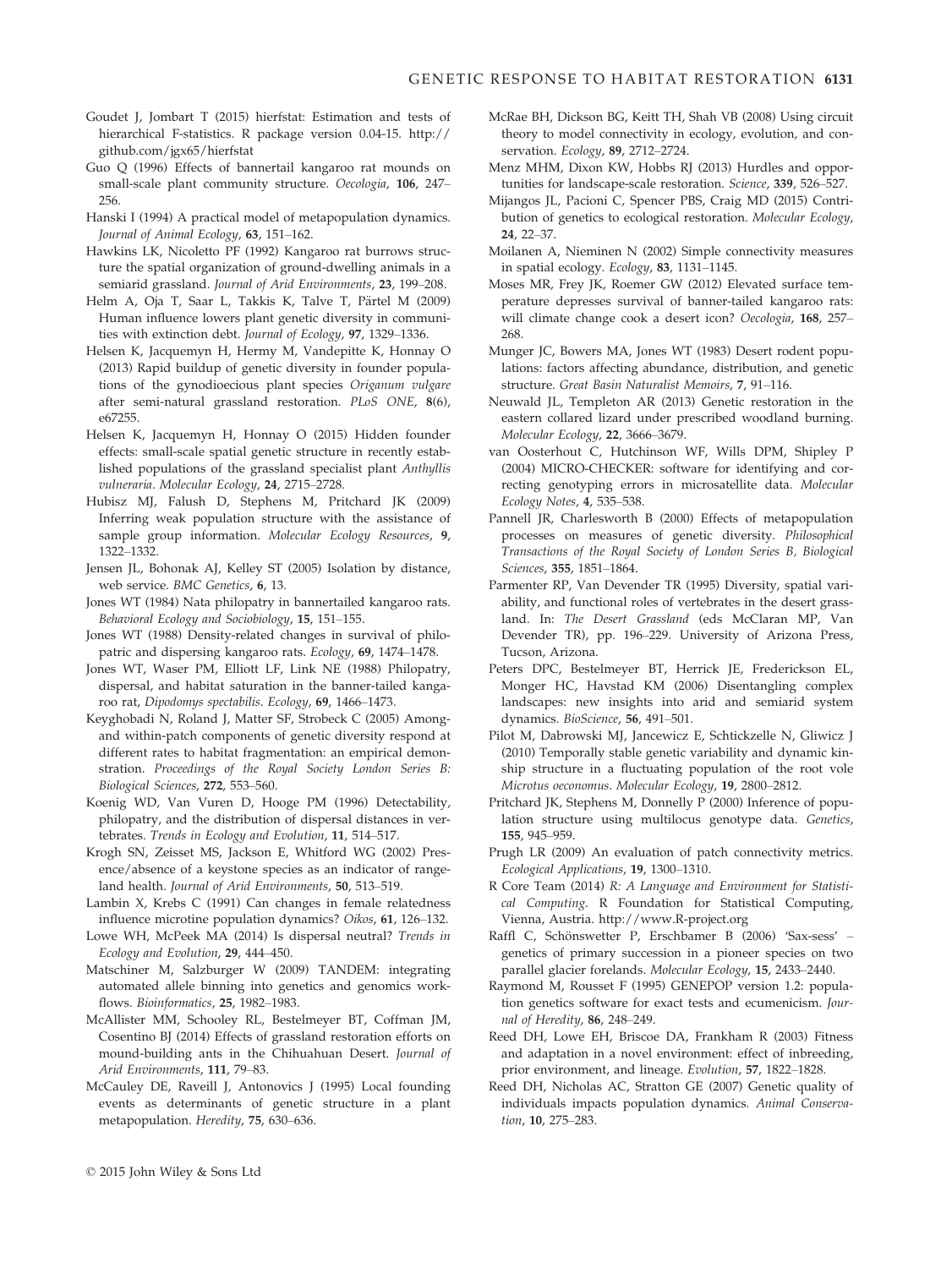- Rice W (1989) Analyzing tables of statistical tests. Evolution, 43, 223–225.
- Rousset F (1997) Genetic differentiation and estimation of gene flow from F-statistics under isolation by distance. Genetics, 145, 1219–1228.
- Saccheri I, Kuussaari M, Kankare M, Vikman P, Fortelius W, Hanski I (1998) Inbreeding and extinction in a butterfly metapopulation. Nature, 392, 491–494.
- Sanderlin JS, Waser PM, Hines JE, Nichols JD (2012) On valuing patches: estimating contributions to metapopulation growth with reverse-time capture-recapture modeling. Proceedings of the Royal Society London Series B: Biological Sciences, 279, 480–488.
- Schooley RL, Wiens JA (2001) Dispersion of kangaroo rat mounds at multiple scales in New Mexico, USA. Landscape Ecology, 16, 267–277.
- Skvarla JL, Nichols JD, Hines JE, Waser PM (2004) Modeling interpopulation dispersal by banner-tailed kangaroo rats. Ecology, 85, 2737–2746.
- Slatkin M (1977) Gene flow and genetic drift in a species subject to frequent local extinctions. Theoretical Population Biology, 12, 253–262.
- Smith CI, Farrell BD (2005a) Phylogeography of the longhorn cactus beetle Moneilema appressum LeConte (Coleoptera: Cerambycidae): was the differentiation of the Madrean sky islands driven by Pleistocene climate changes? Molecular Ecology, 14, 3049–3065.
- Smith CI, Farrell BD (2005b) Range expansions in the flightless longhorn cactus beetles, Moneilema gigas and Moneilema armatum, in response to Pleistocene climate changes. Molecular Ecology, 14, 1025–1044.
- Sullivan RM (1994) Micro-evolutionary differentiation and biogeographic structure among coniferous forest populations of the Mexican woodrat (Neotoma mexicana) in the American Southwest: a test of the vicariance hypothesis. Journal of Biogeography, 21, 369–389.
- Swanson BJ (2001) An Empirical Evaluation of Effective Population Size Estimators. Ph.D. Thesis. Purdue University, West Lafayette, Indiana.
- Tamaki I, Setsuko S, Tomaru N (2008) Genetic variation and differentiation in populations of a threatened tree, Magnolia stellata: factors influencing the level of within-population genetic variation. Heredity, 100, 415–423.
- Vandepitte K, Gristina AS, De hK, Meekers T, Roldán-Ruiz I, Honnay O (2012) Recolonization after habitat restoration leads to decreased genetic variation in populations of a terrestrial orchid. Molecular Ecology, 21, 4206–4215.
- Wade MJ, McCauley DE (1988) Extinction and recolonization: their effects on the genetic differentiation of local populations. Evolution, 42, 995–1005.
- Waser PM, Ayers JM (2003) Microhabitat use and population decline in banner-tailed kangaroo rats. Journal of Mammalogy, 84, 1031–1043.
- Waser PM, Elliott LF (1991) Dispersal and genetic structure in kangaroo rats. Evolution, 45, 935–943.
- Waser PM, Hadfield JD (2011) How much can parentage analyses tell us about precapture dispersal? Molecular Ecology, 20, 1277–1288.
- Waser PM, Busch JD, McCormick CR, DeWoody JA (2006) Parentage analysis detects cryptic precapture dispersal in a philopatric rodent. Molecular Ecology, 15, 1929–1937.
- Weeks AR, Sgro CM, Young AG et al. (2011) Assessing the benefits and risks of translocations in changing environments: a genetic perspective. Evolutionary Applications, 4, 709–725.
- Weir BS, Cockerham CC (1984) Estimating F-statistics for the analysis of population structure. Evolution, 38, 1358–1370.
- Westemeier RL, Brawn JD, Simpson SA et al. (1998) Tracking the long-term decline and recovery of an isolated population. Science, 282, 1695–1698.
- Whitlock MC (1992) Nonequilibrium population structure in forked fungus beetles: extinction, colonization, and the genetic variance among populations. American Naturalist, 149, 952–970.
- Whitlock MC, McCauley DE (1990) Some population genetic consequences of colony formation and extinction: genetic correlations within founding groups. Evolution, 44, 1717– 1724.
- Yanoff S, McCarthy P, Bate J, Miller LW, Bradley A, Gori D (2008) New Mexico Rangeland Ecological Assessment. The Nature Conservancy, Santa Fe, New Mexico.

B.J.C., R.L.S. and B.T.B. designed the study. B.J.C., A.J.M. and K.S. collected the data. B.J.C. analysed the data and wrote the manuscript. All authors revised and approved the final manuscript.

# Data accessibility

The following data are available on Dryad (doi:[10.5061/](http://dx.doi.org/10.5061/dryad.gq246) [dryad.gq246\)](http://dx.doi.org/10.5061/dryad.gq246):

- Year of sampling, geographical coordinates and treatment status of sites
- Microsatellite genotypes
- Pairwise geographical and genetic distances
- STRUCTURE input files

# Supporting information

Additional supporting information may be found in the online version of this article.

Tables S1–S3 Locus-specific estimates and bias-corrected 95% confidence intervals of observed heterozygosity  $(H<sub>O</sub>)$ , expected heterozygosity  $(H_E)$  and allelic richness  $(A_R)$  for Dipodomys spectabilis at sites in the Chihuahuan Desert of southern New Mexico, USA.

Table S4 Pairwise  $F_{ST}$  estimates for Dipodomys spectabilis between sites in the Chihuahuan Desert of southern New Mexico, USA.

Table S5 Mean log probability of the data  $(L(K))$  for a given number of populations (K) and second order rate of change of